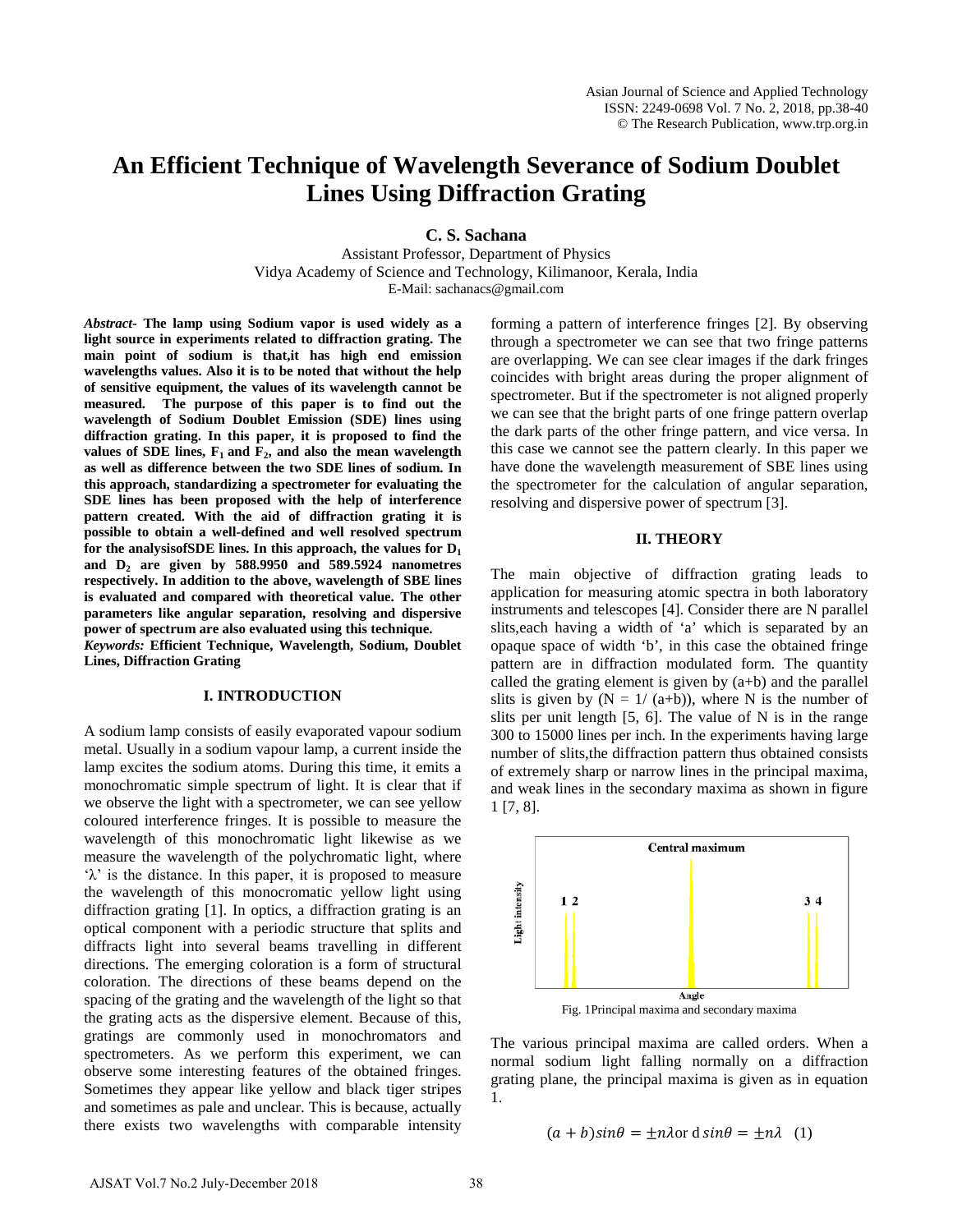Where 'n' is the order of principal maximum, 'd' is the grating element,  $(a+b)$  is the sum and 'θ' is the angle of diffraction.The angular dispersive power of the grating is defined as the rate of change of angle of diffraction with the change in wavelength. It is obtained by differentiating equation 1 and is given as in equation 2.

$$
\frac{d\theta}{d\lambda} = \frac{Nn}{\cos\theta} \qquad (2)
$$

The sodium spectrum obtained through spectrometer has a bright doublet light wave of SDE lines at 588.9950 and 589.5924 nanometers. The SDE line at 589.0 has double the intensity of the SDE line at 589.6 nm. We know that the visible range spectrum is from 400 to 700nm, the strongest visible line at 568.8205 has intensity about 0.7% of that of the strongest SDE line. All other lines are a factor of two or lesser than that one. The purpose of this paper is to measure the wavelength of the two SDE lines. When a sodium vapour lamp is used in conjunction with a spectrometer, the wavelengths of the two emission line will create interference fringe patterns. The distance between fringes within the interference patterns can be measured to calculate the wavelength of the emission source. From the resulting pattern the difference in the wavelengths and difference in angle can be determined [9].

## **III. EXPERIMENTAL SET UP**

The spectrum obtained from a sodium vapour lamp is often called "the sodium doublet". With the help of a spectrometer, it is capable of resolving nearby wavelengths. We can see that there are two bright yellow lines next to each other like a doublet as in figure 1. The experimental setup is shown in 2a and 2b. As shown in figure 2b, a spectrometer has been used to create interference patterns. This helps to allow measurements of the wavelength of the light sources. With a telescope we can see doublet of two fringe patterns. In this arrangement, a large number of parallel slits of the same width is separated by equal opaque spaces. This is commonly called diffraction grating. It is possible by ruling equidistant, extremely close tiny grooves with a diamond point on an optically plane glass plate. A photographic replica of a plate made in this way is often used as a commercial transmission grating.

The experiment is done with the help of the following steps. The foremost step is to find the vernier constant of the spectrometer. Next is to remove the prism from the turntable. Then adjust the grating on the turntable so that its lines are vertical, i.e. parallel to the axis of rotation or the turntable. Moreover, the light from the collimator should fall normally on the grating.To achieve this the telescope is brought directly in line with the collimator so that the centre of the direct image of the slit falls on the intersection of the cross-wires. In this setting of the telescope, its vernier reading is taken. The telescope is now turned through 90° from this position in either direction so that the reading of the vernier becomes  $(\phi + 90^0)$  or  $(\phi - 90^0)$ . Now the axis of telescope is at right angles to the direction of rays of light emerging from the collimator. The telescope is clamped in this position. The grating of known grating element is then mounted on the grating holder, which is fixed on the turntable in such a way that the ruled surface of the grating is perpendicular to the line joining two of the levelling screws (say Q and R).



Fig. 2Experimental setup of the proposed approach

The table is now rotated in the proper direction till the reflected image of the slit from the grating surface coincides with the intersection of the cross-wires of the telescope.By the help of two levelling screws (Q and R), perpendicular to which grating is fixed on the table, the image is adjusted to

be symmetrical on the horizontal cross- wires.The plane of the grating, in this setting, makes an angle of 45° with the incident rays as well as with the telescope axis. The reading of vernier is now taken and with its help, the turntable is rotated through 450 from this position so that the ruled